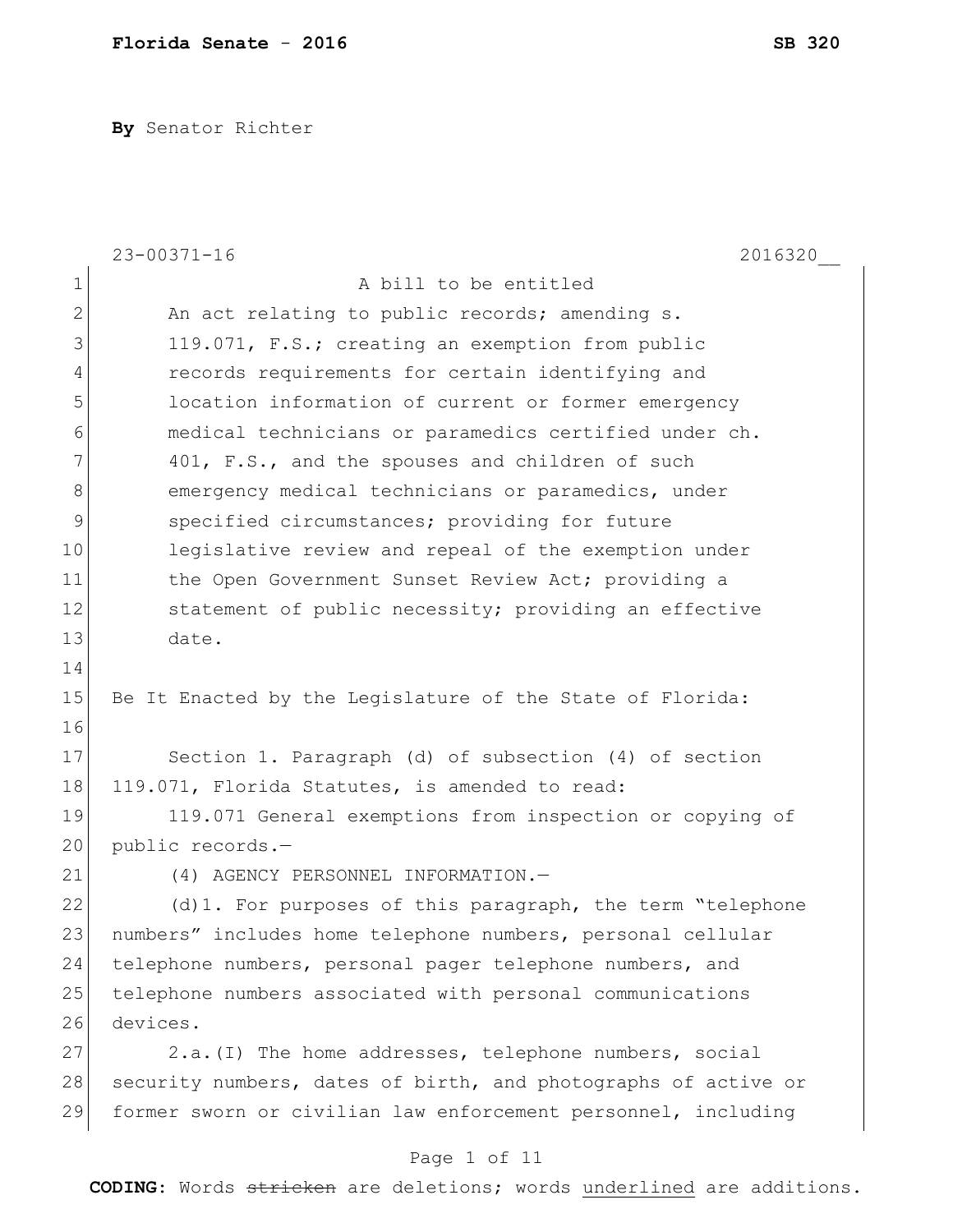23-00371-16 2016320\_\_ correctional and correctional probation officers, personnel of the Department of Children and Families whose duties include the investigation of abuse, neglect, exploitation, fraud, theft, or other criminal activities, personnel of the Department of Health whose duties are to support the investigation of child abuse or neglect, and personnel of the Department of Revenue or local governments whose responsibilities include revenue collection 37 and enforcement or child support enforcement; the home addresses, telephone numbers, social security numbers, photographs, dates of birth, and places of employment of the 40 spouses and children of such personnel; and the names and locations of schools and day care facilities attended by the 42 children of such personnel are exempt from s. 119.07(1).

43 (II) The names of the spouses and children of active or 44 former sworn or civilian law enforcement personnel and the other 45 specified agency personnel identified in sub-sub-subparagraph 46 (I) are exempt from s. 119.07(1) and s. 24(a), Art. I of the 47 State Constitution.

48 (III) Sub-sub-subparagraph (II) is subject to the Open 49 Government Sunset Review Act in accordance with s. 119.15, and 50 shall stand repealed on October 2, 2018, unless reviewed and 51 saved from repeal through reenactment by the Legislature.

 $52$  b. The home addresses, telephone numbers, dates of birth, 53 and photographs of firefighters certified in compliance with s. 54 633.408; the home addresses, telephone numbers, photographs, 55 dates of birth, and places of employment of the spouses and 56 children of such firefighters; and the names and locations of 57 schools and day care facilities attended by the children of such 58 firefighters are exempt from s. 119.07(1).

# Page 2 of 11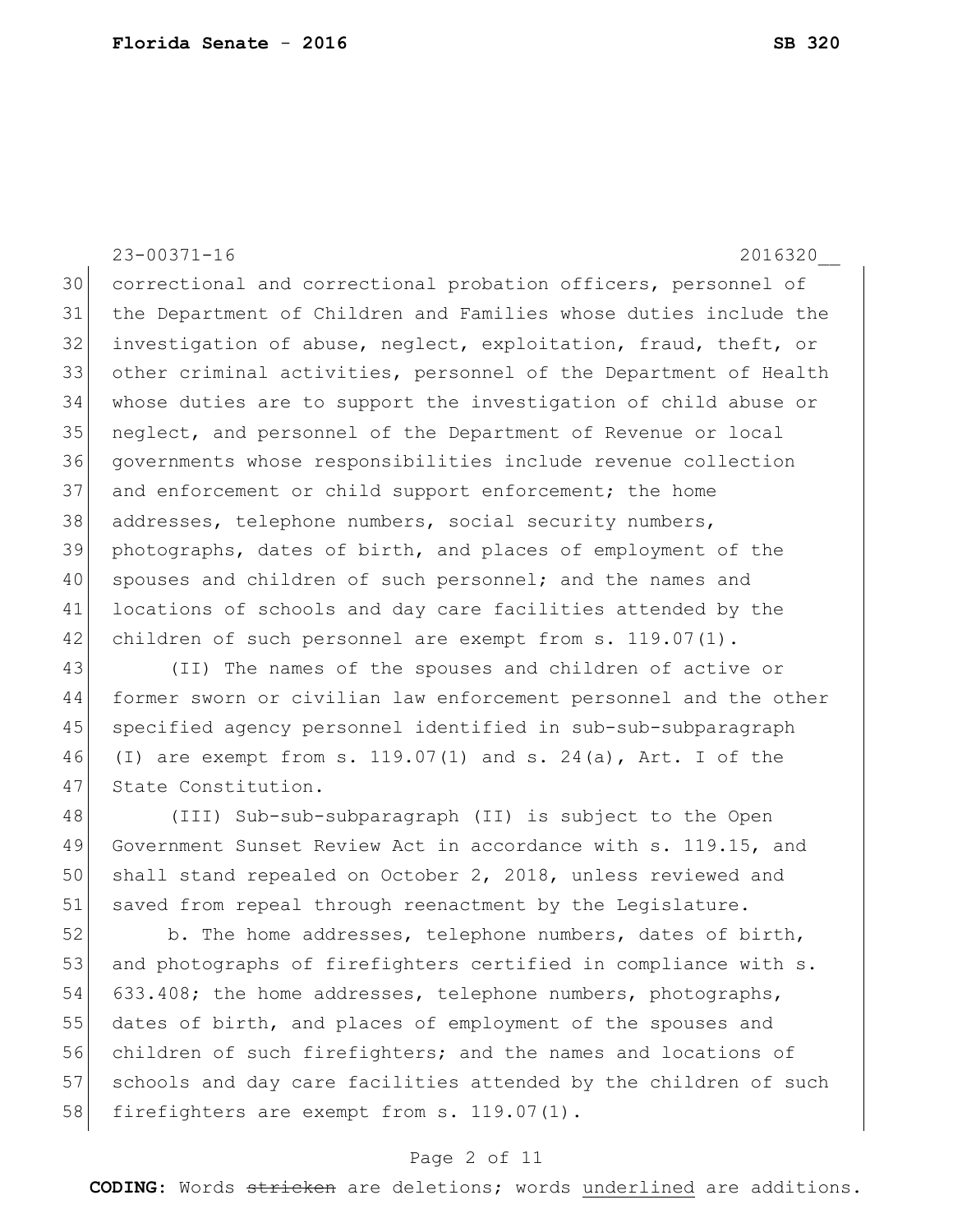23-00371-16 2016320\_\_

59 c. The home addresses, dates of birth, and telephone 60 numbers of current or former justices of the Supreme Court, 61 district court of appeal judges, circuit court judges, and  $62$  county court judges; the home addresses, telephone numbers, 63 dates of birth, and places of employment of the spouses and 64 children of current or former justices and judges; and the names 65 and locations of schools and day care facilities attended by the 66 children of current or former justices and judges are exempt 67 from s. 119.07(1).

68 d.(I) The home addresses, telephone numbers, social 69 security numbers, dates of birth, and photographs of current or 70 former state attorneys, assistant state attorneys, statewide 71 prosecutors, or assistant statewide prosecutors; the home 72 addresses, telephone numbers, social security numbers, 73 photographs, dates of birth, and places of employment of the 74 spouses and children of current or former state attorneys, 75 assistant state attorneys, statewide prosecutors, or assistant 76 statewide prosecutors; and the names and locations of schools 77 and day care facilities attended by the children of current or 78 former state attorneys, assistant state attorneys, statewide 79 prosecutors, or assistant statewide prosecutors are exempt from 80  $\vert$  s. 119.07(1) and s. 24(a), Art. I of the State Constitution.

81 (II) The names of the spouses and children of current or 82 former state attorneys, assistant state attorneys, statewide 83 | prosecutors, or assistant statewide prosecutors are exempt from 84 s. 119.07(1) and s. 24(a), Art. I of the State Constitution.

85 (III) Sub-sub-subparagraph (II) is subject to the Open 86 Government Sunset Review Act in accordance with s. 119.15, and 87 Shall stand repealed on October 2, 2018, unless reviewed and

# Page 3 of 11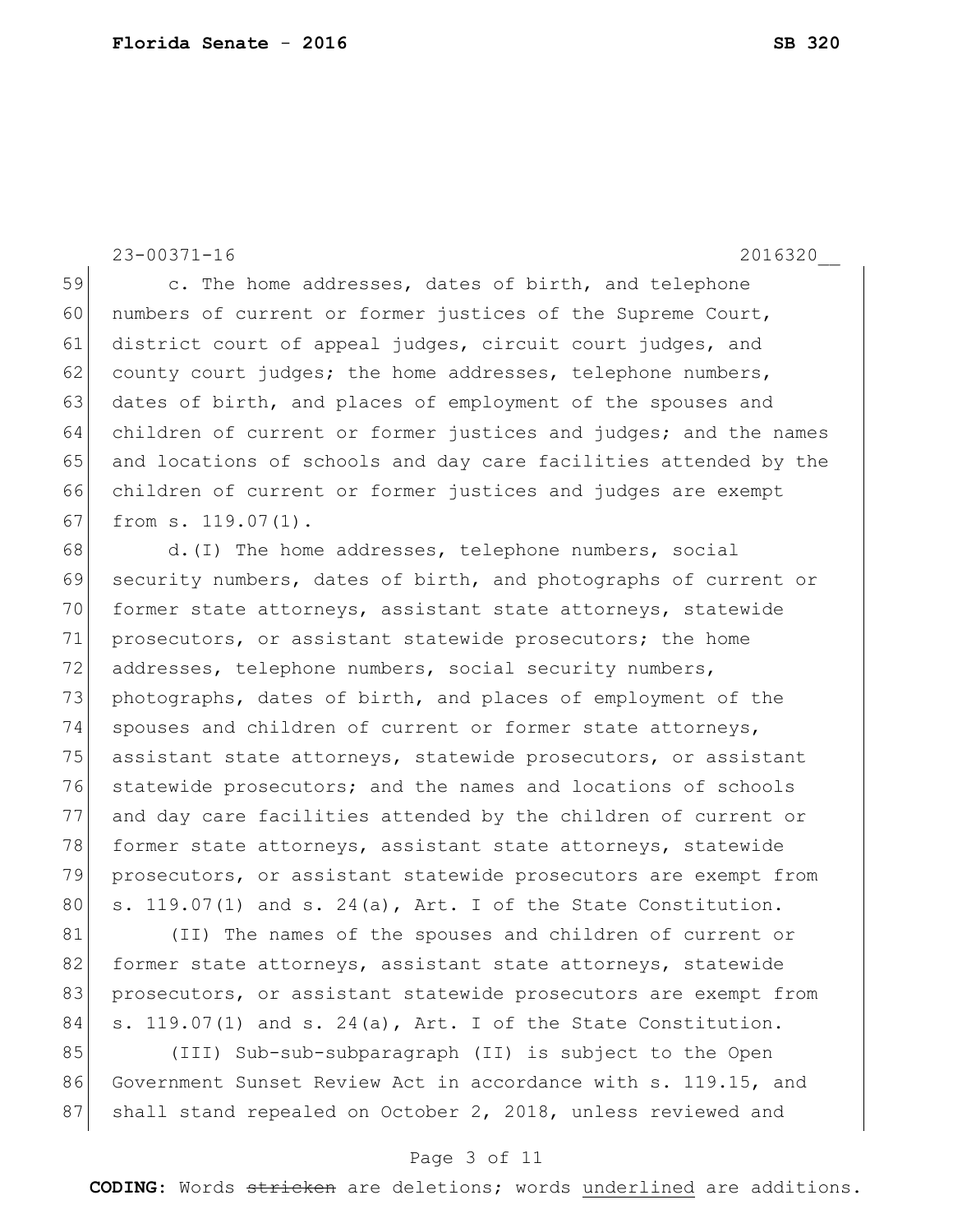23-00371-16 2016320\_\_ 88 saved from repeal through reenactment by the Legislature. 89 e. The home addresses, dates of birth, and telephone 90 numbers of general magistrates, special magistrates, judges of 91 compensation claims, administrative law judges of the Division 92 of Administrative Hearings, and child support enforcement 93 hearing officers; the home addresses, telephone numbers, dates 94 of birth, and places of employment of the spouses and children 95 of general magistrates, special magistrates, judges of 96 compensation claims, administrative law judges of the Division 97 of Administrative Hearings, and child support enforcement 98 hearing officers; and the names and locations of schools and day 99 care facilities attended by the children of general magistrates, 100 special magistrates, judges of compensation claims, 101 administrative law judges of the Division of Administrative 102 Hearings, and child support enforcement hearing officers are 103 exempt from s. 119.07(1) and s. 24(a), Art. I of the State 104 Constitution if the general magistrate, special magistrate, 105 judge of compensation claims, administrative law judge of the 106 Division of Administrative Hearings, or child support hearing 107 officer provides a written statement that the general 108 magistrate, special magistrate, judge of compensation claims, 109 administrative law judge of the Division of Administrative 110 Hearings, or child support hearing officer has made reasonable 111 efforts to protect such information from being accessible 112 through other means available to the public. 113 f. The home addresses, telephone numbers, dates of birth,

114 and photographs of current or former human resource, labor 115 relations, or employee relations directors, assistant directors, 116 managers, or assistant managers of any local government agency

# Page 4 of 11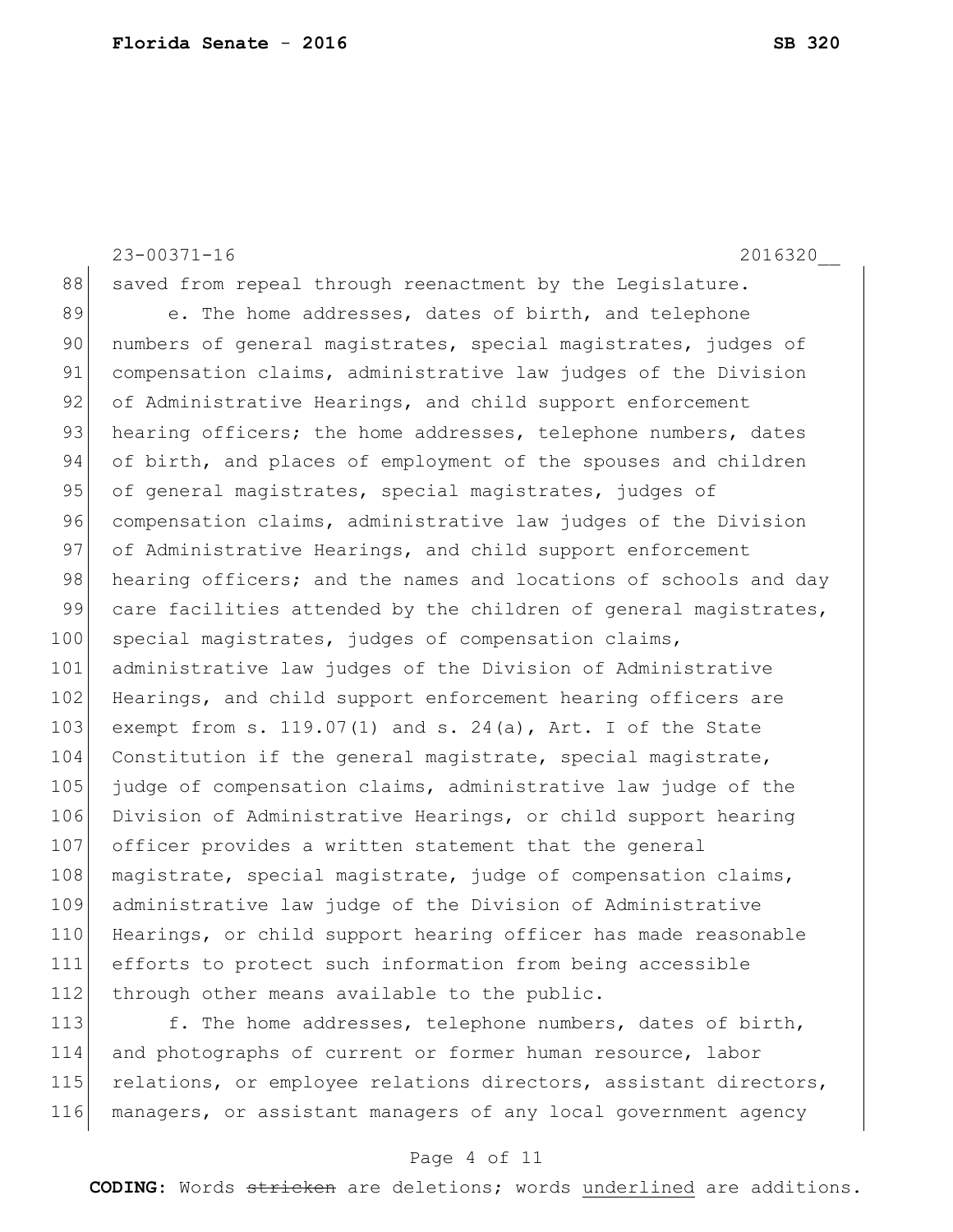23-00371-16 2016320\_\_ 117 or water management district whose duties include hiring and 118 | firing employees, labor contract negotiation, administration, or 119 other personnel-related duties; the names, home addresses, 120 telephone numbers, dates of birth, and places of employment of 121 the spouses and children of such personnel; and the names and 122 locations of schools and day care facilities attended by the 123 children of such personnel are exempt from s. 119.07(1) and s. 124 24(a), Art. I of the State Constitution. 125 g. The home addresses, telephone numbers, dates of birth, 126 and photographs of current or former code enforcement officers; 127 | the names, home addresses, telephone numbers, dates of birth, 128 and places of employment of the spouses and children of such 129 personnel; and the names and locations of schools and day care 130 facilities attended by the children of such personnel are exempt 131 from s. 119.07(1) and s. 24(a), Art. I of the State 132 Constitution. 133 h. The home addresses, telephone numbers, places of 134 employment, dates of birth, and photographs of current or former 135 guardians ad litem, as defined in s. 39.820; the names, home 136 addresses, telephone numbers, dates of birth, and places of 137 employment of the spouses and children of such persons; and the 138 | names and locations of schools and day care facilities attended 139 by the children of such persons are exempt from s. 119.07(1) and 140 s. 24(a), Art. I of the State Constitution, if the quardian ad 141 litem provides a written statement that the guardian ad litem 142 has made reasonable efforts to protect such information from 143 being accessible through other means available to the public. 144 i. The home addresses, telephone numbers, dates of birth,

145 and photographs of current or former juvenile probation

# Page 5 of 11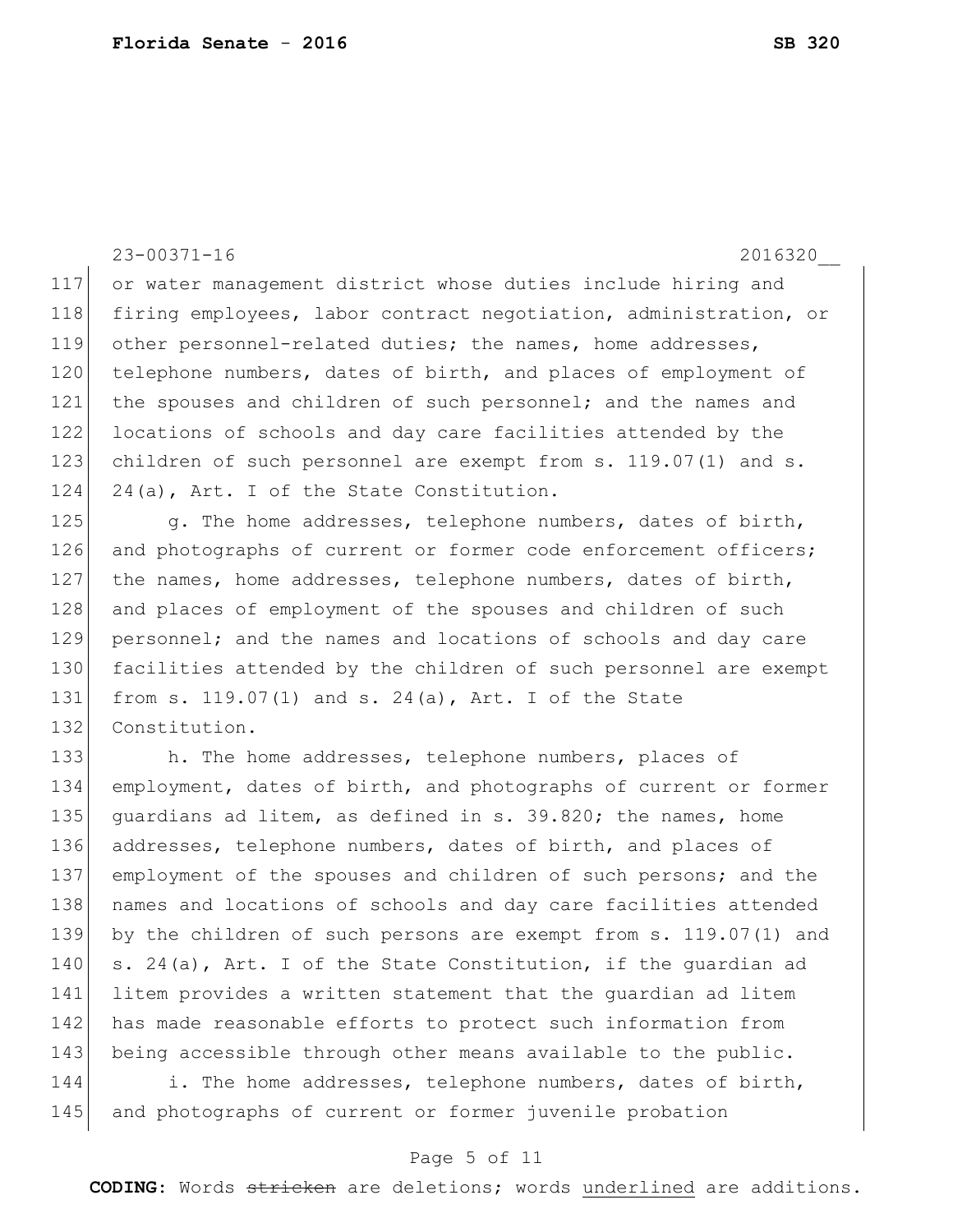|     | $23 - 00371 - 16$<br>2016320                                        |
|-----|---------------------------------------------------------------------|
| 146 | officers, juvenile probation supervisors, detention                 |
| 147 | superintendents, assistant detention superintendents, juvenile      |
| 148 | justice detention officers I and II, juvenile justice detention     |
| 149 | officer supervisors, juvenile justice residential officers,         |
| 150 | juvenile justice residential officer supervisors I and II,          |
| 151 | juvenile justice counselors, juvenile justice counselor             |
| 152 | supervisors, human services counselor administrators, senior        |
| 153 | human services counselor administrators, rehabilitation             |
| 154 | therapists, and social services counselors of the Department of     |
| 155 | Juvenile Justice; the names, home addresses, telephone numbers,     |
| 156 | dates of birth, and places of employment of spouses and children    |
| 157 | of such personnel; and the names and locations of schools and       |
| 158 | day care facilities attended by the children of such personnel      |
| 159 | are exempt from s. $119.07(1)$ and s. $24(a)$ , Art. I of the State |
| 160 | Constitution.                                                       |
| 161 | j. (I) The home addresses, telephone numbers, dates of              |
| 162 | birth, and photographs of current or former public defenders,       |
| 163 | accistant public defenders, criminal conflict and civil regional    |

163| assistant public defenders, criminal conflict and civil regional counsel, and assistant criminal conflict and civil regional 165 counsel; the home addresses, telephone numbers, dates of birth, 166 and places of employment of the spouses and children of such 167 defenders or counsel; and the names and locations of schools and 168 day care facilities attended by the children of such defenders 169 or counsel are exempt from s.  $119.07(1)$  and s.  $24(a)$ , Art. I of 170 the State Constitution.

 (II) The names of the spouses and children of the specified agency personnel identified in sub-sub-subparagraph (I) are exempt from s. 119.07(1) and s. 24(a), Art. I of the State Constitution. This sub-sub-subparagraph is subject to the Open

# Page 6 of 11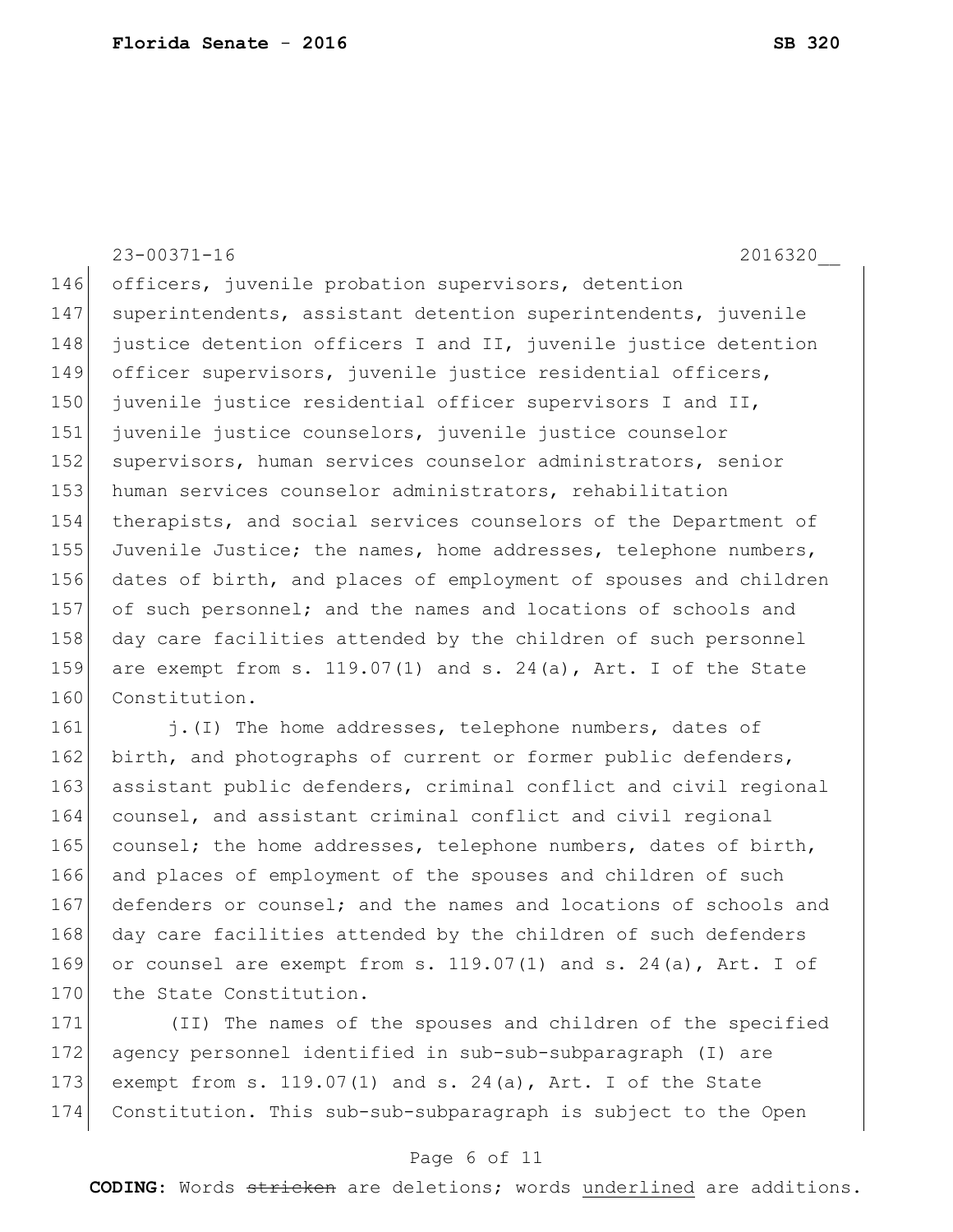23-00371-16 2016320\_\_ 175 Government Sunset Review Act in accordance with s. 119.15 and 176 shall stand repealed on October 2, 2019, unless reviewed and 177 saved from repeal through reenactment by the Legislature. 178 k. The home addresses, telephone numbers, and photographs 179 of current or former investigators or inspectors of the 180 Department of Business and Professional Requlation; the names, 181 home addresses, telephone numbers, and places of employment of 182 the spouses and children of such current or former investigators 183 and inspectors; and the names and locations of schools and day 184 care facilities attended by the children of such current or 185 former investigators and inspectors are exempt from s. 119.07(1) 186 and s. 24(a), Art. I of the State Constitution if the 187 investigator or inspector has made reasonable efforts to protect 188 such information from being accessible through other means 189 available to the public. This sub-subparagraph is subject to the 190 Open Government Sunset Review Act in accordance with s. 119.15 191 and shall stand repealed on October 2, 2017, unless reviewed and 192 saved from repeal through reenactment by the Legislature. 193 1. The home addresses and telephone numbers of county tax 194 collectors; the names, home addresses, telephone numbers, and 195 places of employment of the spouses and children of such tax 196 collectors; and the names and locations of schools and day care 197 facilities attended by the children of such tax collectors are 198 exempt from s. 119.07(1) and s. 24(a), Art. I of the State 199 Constitution if the county tax collector has made reasonable 200 efforts to protect such information from being accessible 201 through other means available to the public. This sub-202 subparagraph is subject to the Open Government Sunset Review Act 203 in accordance with s. 119.15 and shall stand repealed on October

#### Page 7 of 11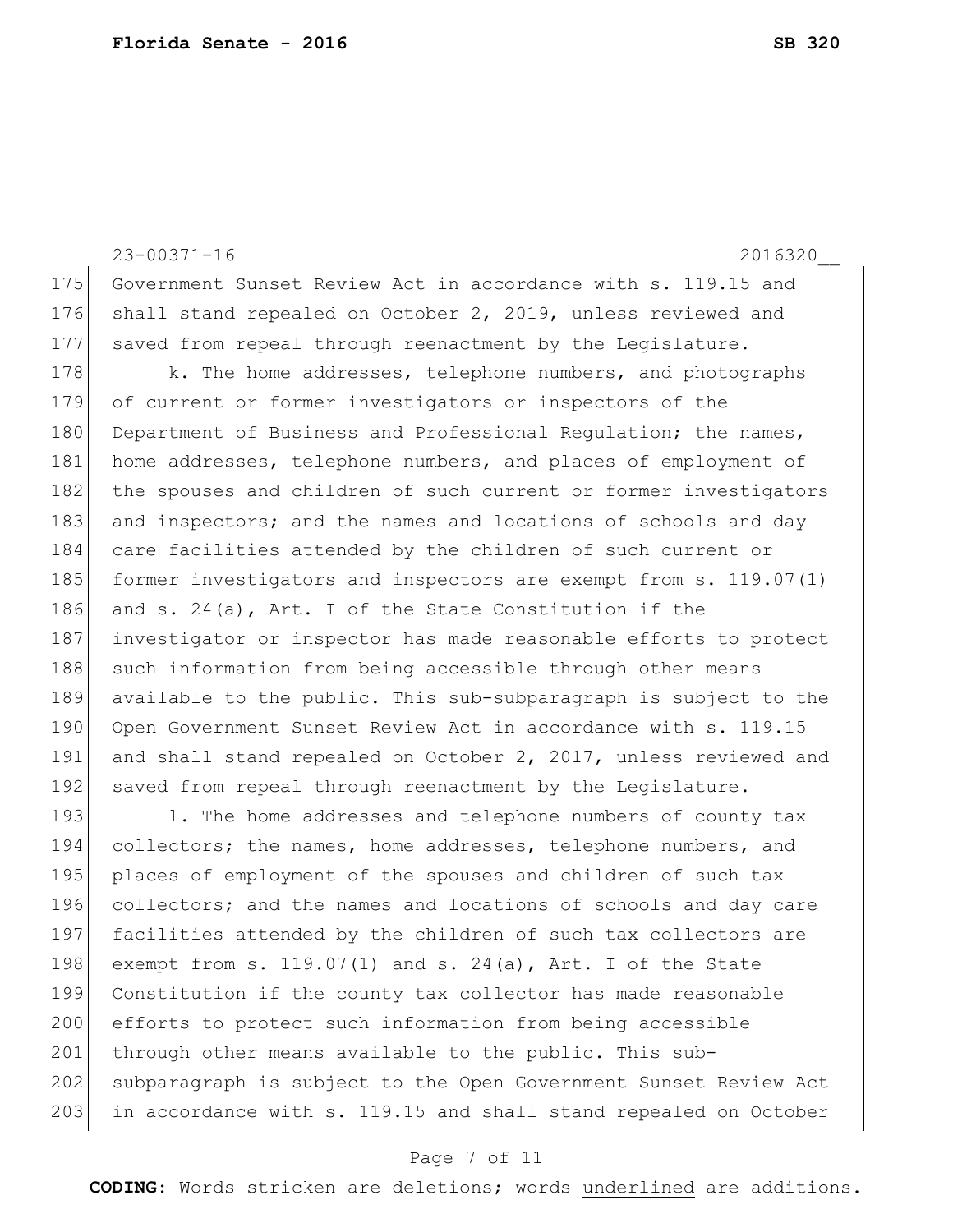23-00371-16 2016320\_\_ 204 2, 2017, unless reviewed and saved from repeal through 205 reenactment by the Legislature.

206 m. The home addresses, telephone numbers, dates of birth, 207 and photographs of current or former personnel of the Department 208 of Health whose duties include, or result in, the determination 209 or adjudication of eligibility for social security disability 210 benefits, the investigation or prosecution of complaints filed 211 against health care practitioners, or the inspection of health 212 care practitioners or health care facilities licensed by the 213 Department of Health; the names, home addresses, telephone 214 numbers, dates of birth, and places of employment of the spouses 215 and children of such personnel; and the names and locations of 216 schools and day care facilities attended by the children of such 217 personnel are exempt from s.  $119.07(1)$  and s.  $24(a)$ , Art. I of 218 the State Constitution if the personnel have made reasonable 219 efforts to protect such information from being accessible 220 through other means available to the public. This sub-221 subparagraph is subject to the Open Government Sunset Review Act 222 in accordance with s. 119.15 and shall stand repealed on October 223 2, 2019, unless reviewed and saved from repeal through 224 reenactment by the Legislature.

225 1. The home addresses, telephone numbers, dates of birth, 226 and photographs of current or former impaired practitioner 227 consultants who are retained by an agency or current or former 228 employees of an impaired practitioner consultant whose duties 229 result in a determination of a person's skill and safety to 230 practice a licensed profession; the names, home addresses, 231 telephone numbers, dates of birth, and places of employment of 232 the spouses and children of such consultants or their employees;

# Page 8 of 11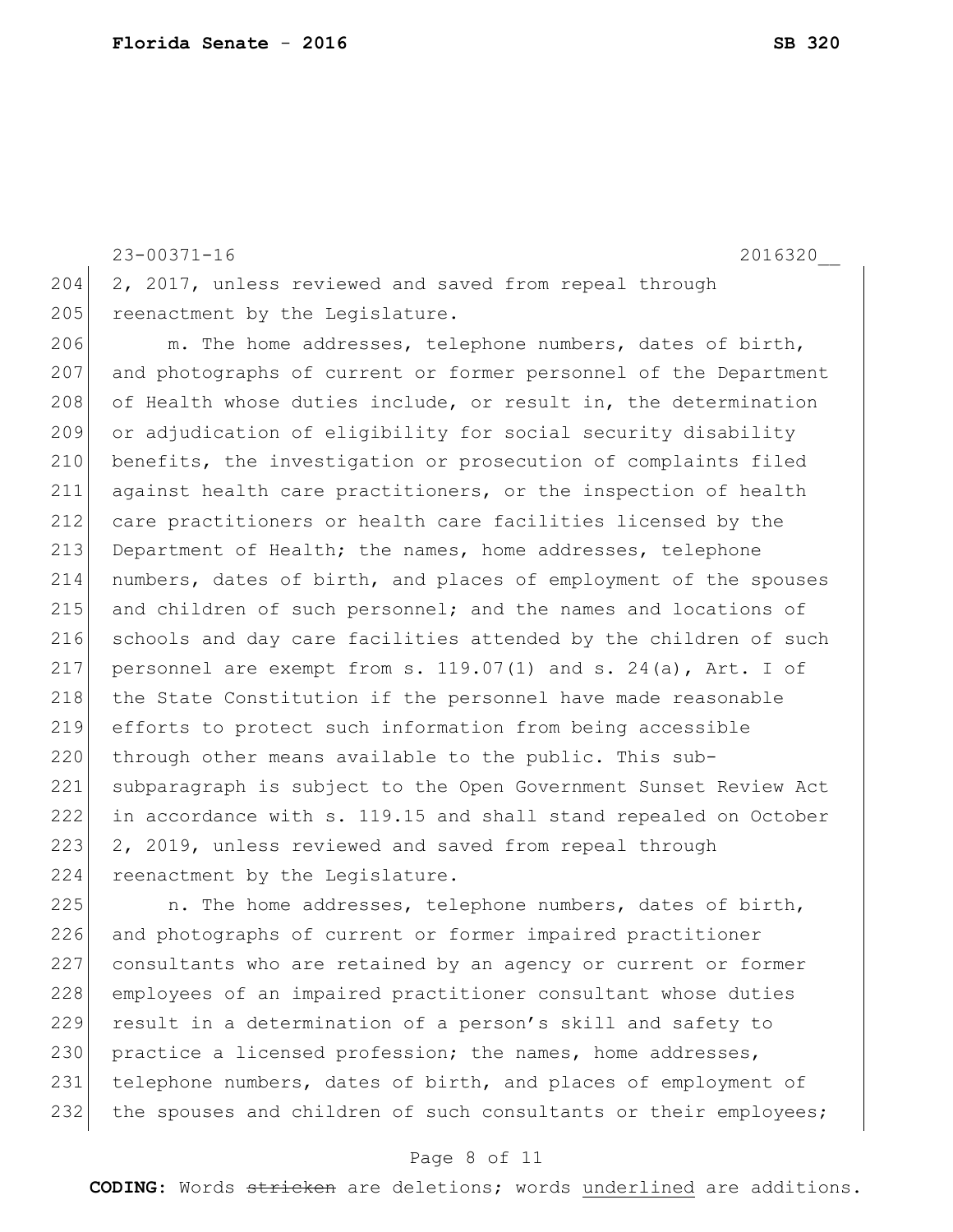|     | $23 - 00371 - 16$<br>2016320                                     |
|-----|------------------------------------------------------------------|
| 233 | and the names and locations of schools and day care facilities   |
| 234 | attended by the children of such consultants or employees are    |
| 235 | exempt from s. $119.07(1)$ and s. $24(a)$ , Art. I of the State  |
| 236 | Constitution if a consultant or employee has made reasonable     |
| 237 | efforts to protect such information from being accessible        |
| 238 | through other means available to the public. This sub-           |
| 239 | subparagraph is subject to the Open Government Sunset Review Act |
| 240 | in accordance with s. 119.15 and shall stand repealed on October |
| 241 | 2, 2020, unless reviewed and saved from repeal through           |
| 242 | reenactment by the Legislature.                                  |
| 243 | o. The home addresses, telephone numbers, dates of birth,        |
| 244 | and photographs of current or former emergency medical           |
| 245 | technicians or paramedics certified under chapter 401; the       |
| 246 | names, home addresses, telephone numbers, dates of birth, and    |
| 247 | places of employment of the spouses and children of such         |
| 248 | emergency medical technicians or paramedics; and the names and   |
| 249 | locations of schools and day care facilities attended by the     |
| 250 | children of such emergency medical technicians or paramedics are |
| 251 | exempt from s. $119.07(1)$ and s. $24(a)$ , Art. I of the State  |
| 252 | Constitution if the emergency medical technicians or paramedics  |
| 253 | have made reasonable efforts to protect such information from    |
| 254 | being accessible through other means available to the public.    |
| 255 | This sub-subparagraph is subject to the Open Government Sunset   |
| 256 | Review Act in accordance with s. 119.15 and shall stand repealed |
| 257 | on October 2, 2021, unless reviewed and saved from repeal        |
| 258 | through reenactment by the Legislature.                          |
| 259 | 3. An agency that is the custodian of the information            |

 specified in subparagraph 2. and that is not the employer of the 261 officer, employee, justice, judge, or other person specified in

# Page 9 of 11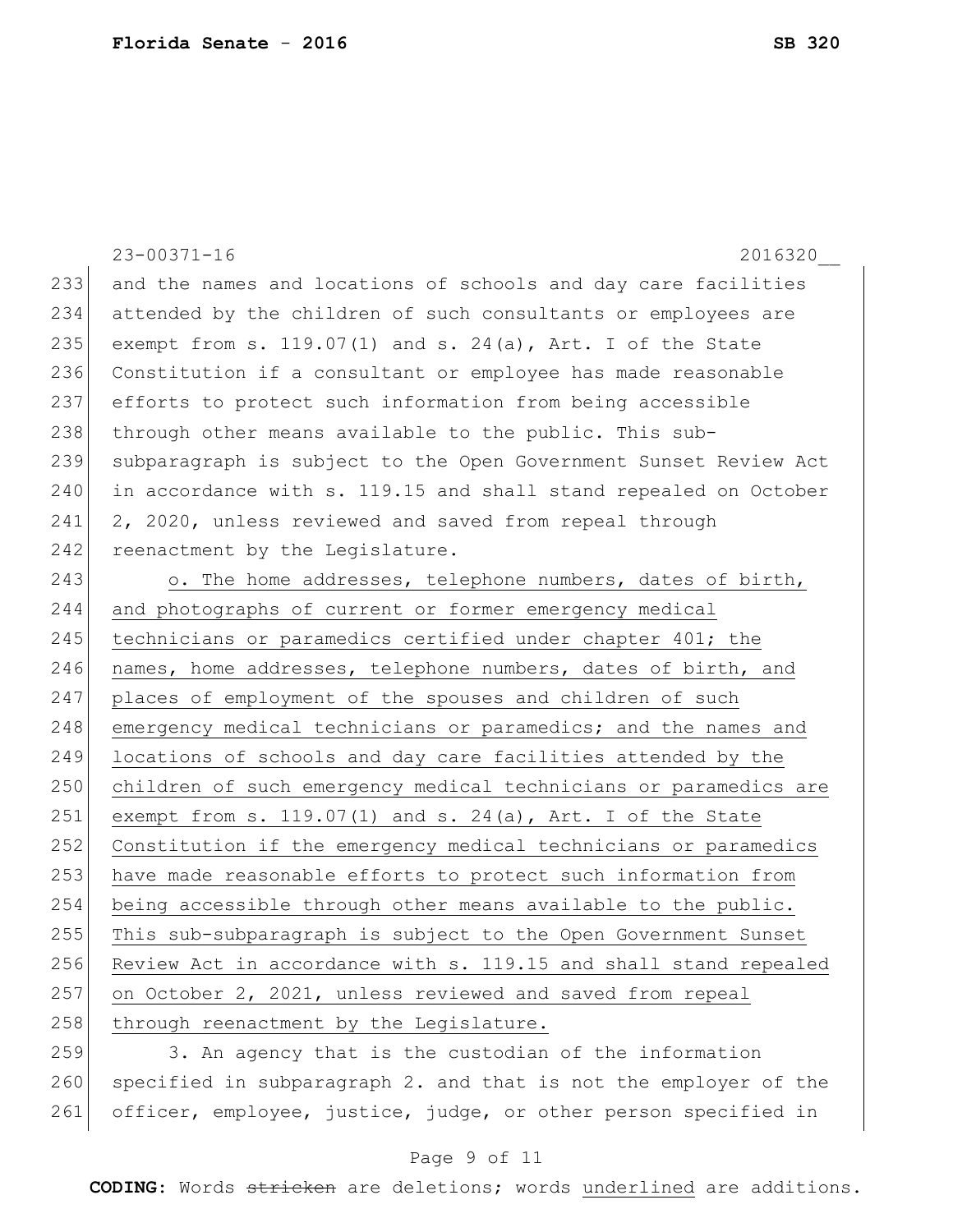|     | $23 - 00371 - 16$<br>2016320                                     |
|-----|------------------------------------------------------------------|
| 262 | subparagraph 2. shall maintain the exempt status of that         |
| 263 | information only if the officer, employee, justice, judge, other |
| 264 | person, or employing agency of the designated employee submits a |
| 265 | written request for maintenance of the exemption to the          |
| 266 | custodial agency.                                                |
| 267 | 4. The exemptions in this paragraph apply to information         |
| 268 | held by an agency before, on, or after the effective date of the |
| 269 | exemption.                                                       |
| 270 | 5. Except as otherwise expressly provided in this                |
| 271 | paragraph, this paragraph is subject to the Open Government      |
| 272 | Sunset Review Act in accordance with s. 119.15, and shall stand  |
| 273 | repealed on October 2, 2017, unless reviewed and saved from      |
| 274 | repeal through reenactment by the Legislature.                   |
| 275 | Section 2. The Legislature finds that it is a public             |
| 276 | necessity that the home addresses, telephone numbers, dates of   |
| 277 | birth, and photographs of current or former emergency medical    |
| 278 | technicians or paramedics certified under chapter 401, Florida   |
| 279 | Statutes; that the names, home addresses, telephone numbers, and |
| 280 | places of employment of the spouses and children of such         |
| 281 | emergency medical technicians or paramedics; and that the names  |
| 282 | and locations of schools and day care facilities attended by the |
| 283 | children of such emergency medical technicians or paramedics be  |
| 284 | exempt from public records requirements if the emergency medical |
| 285 | technicians or paramedics have made reasonable efforts to        |
| 286 | protect such information from being accessible through other     |
| 287 | means available to the public. Emergency medical technicians or  |
| 288 | paramedics are public safety officers whose duties as first      |
| 289 | responders to accidents and life-threatening events often place  |
| 290 | them in traumatic circumstances in which loss of life and severe |

# Page 10 of 11